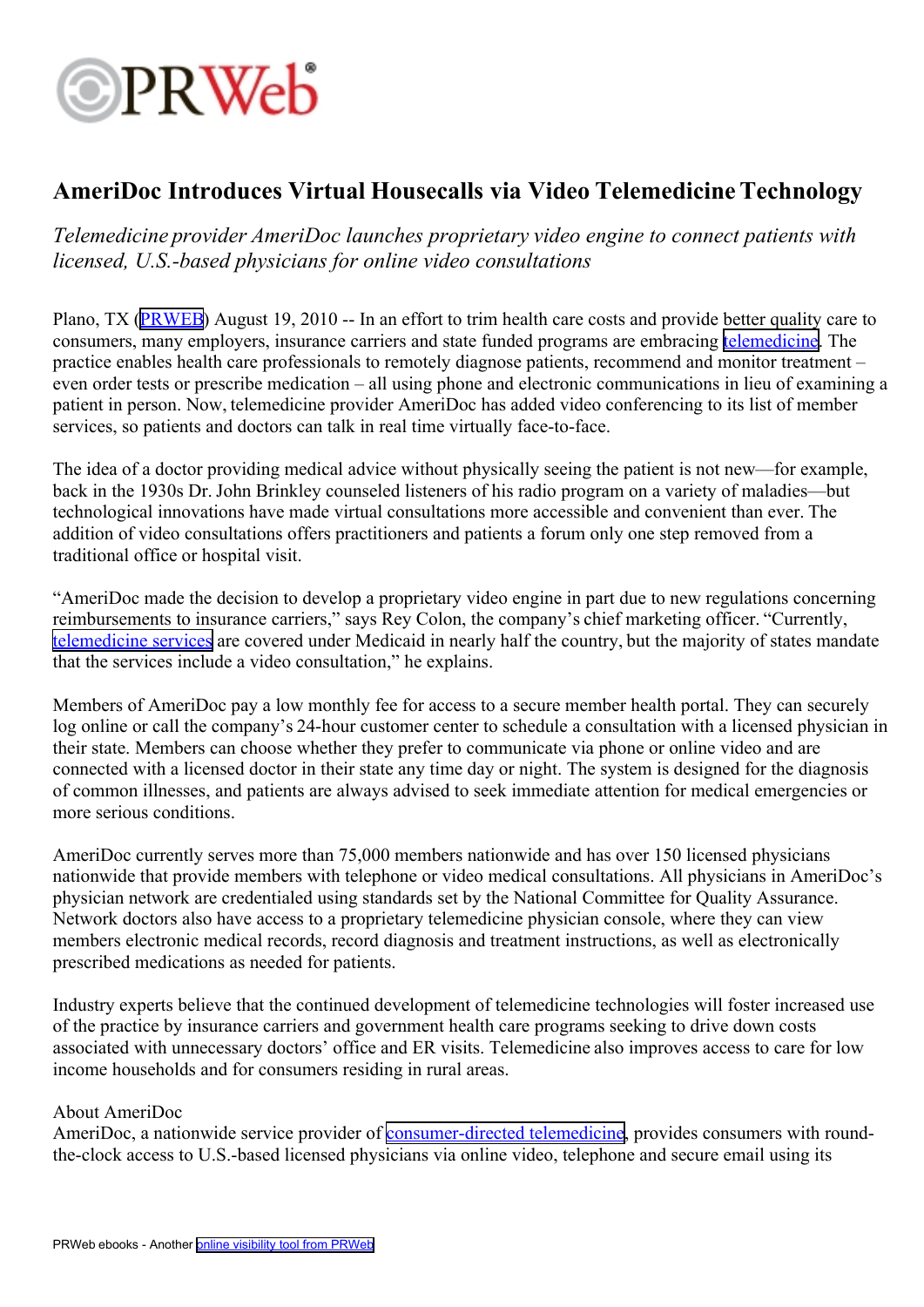

proprietary telemedicine technology. Regardless of location or time, <sup>a</sup> member can consult with <sup>a</sup> U.S.-based licensed physician, who will discuss symptoms, recommend treatment options, diagnose many minor conditions, and prescribe medication when appropriate. All physicians are par<sup>t</sup> of the AmeriDoc Physician Network, LLC, and are credentialed following the guidelines of the NCQA and trained on the AmeriDoc Telemedicine platform. To learn more about AmeriDoc you can visit us on the web at <http://www.ameridoc.com> or by calling 1-866.747.6899

Contact Rey Colon, Chief Marketing Officer AmeriDoc, LLC Ph: 1-469-814-8703 <http://www.AmeriDoc.com>

###